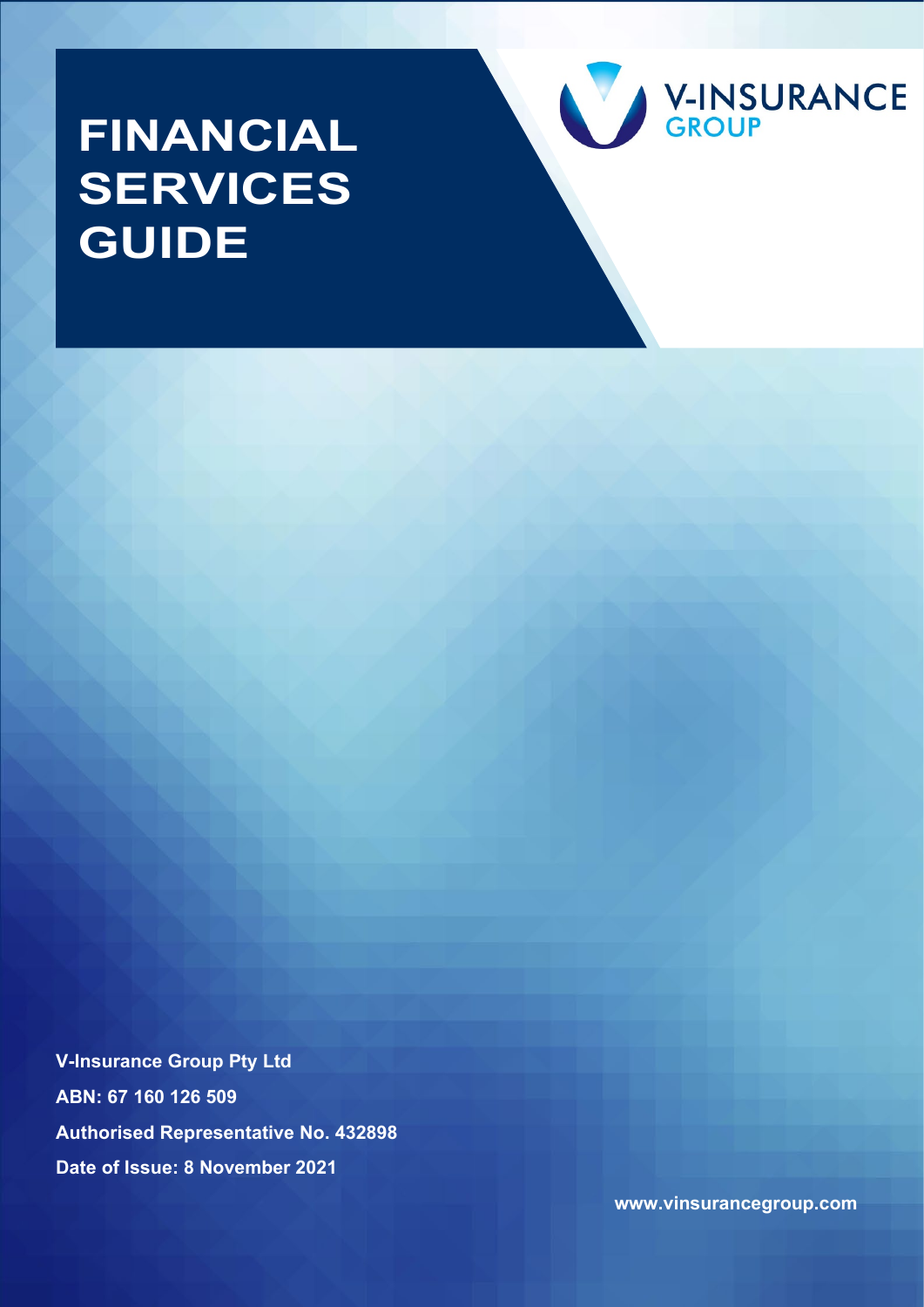# FINANCIAL SERVICES GUIDE

#### **LACK OF INDEPENDENCE IN RELATION TO THE PROVISION OF PERSONAL ADVICE TO OUR RETAILCLIENTS**

We are not independent, impartial or unbiased in the provision of personal advice to retail clients. This is because in certain cases a conflict of interest arises i.e., circumstances where some or all of our retail clients' interests are inconsistent, or diverge from, some or all of our interests. This may happen where:

- we may receive remuneration or other gifts or benefits from:
- $\cdot$  the issuer of the products retail clients buy (e.g. brokerage that we retain); or
- other third parties for related services provided in connection with the personal advice service (premium funding, claims or loss adjusting or reinsurance services),

which may reasonably be expected to influence the personal advice provided to our retail clients;

- we may be subject to direct or indirect restrictions relating to the financial products in respect of which personal advice is provided; and
- we have associations or relationships with issuers of financial products and others that might reasonably be expected to influence the personal advice provided to retail clients (as covered in this FSG).

**However,** it is important to note that when providing personal advice we are required under the Corporations Act 2001 to always act in our clients' best interests. We also have procedures for the proper management of conflicts of interests as covered in this FSG.

**This Financial Services Guide (FSG) is designed to assist you in deciding whether to use any of the financial services provided by V-Insurance Group that are described in this FSG. This FSG contains information on:**

- The services V-Insurance Group is authorised to provide to you
- **Our Remuneration**
- The internal and external dispute resolution procedures; and
- Other important information.

#### **WHO IS V-INSURANCE GROUP?**

V-Insurance Group Pty Ltd, Corporate Authorised Representative Number: 432898 and its employees listed below (collectively referred to as "**V-Insurance Group**" or "**we**") are authorised representatives of Willis Australia Limited, AFSL Number: 240600 ("**Willis**"), a member of the Willis Towers Watson Group.

V-Insurance Group is authorised to provide advice on and deal in certain general insurance products, as an insurance broker to retail and wholesale clients.

## **WHO ARE OUR EMPLOYEES?**

The individuals named below are employees of V-Insurance Group and have been sub-authorised to provide financial services to our clients:

**Rob Veale** Authorised Representative number: 433041 **Shauna Hewitt** Authorised Representative number: 455908 **Jonjo Kaye** Authorised Representative number: 1288200 **Sahara Williams** Authorised Representative number: 1291708

This FSG applies to V-Insurance Group.

Willis has approved the distribution of this FSG by V-Insurance Group.

#### **HOW TO CONTACT US**

#### **You can contact V-Insurance Group on:**

**Address** Level 25 Angel Place, 123 Pitt Street, Sydney NSW 2000 **Phone** +61 2 8599 8660 or toll free on 1300 945 547 **Email** admin@vinsurancegroup.com

#### **You can contact Willis on:**

**Address** [Level 16 Angel Place, 123 Pitt](mailto:admin@vinsurancegroup.com) Street, Sydney NSW, 2000 **Phone** +61 2 9285 4000 **Email** ComplianceQueries.au@willistowerswatson.com

## **OTHER DOCUMENTS YOU MAY RECEIVE FROM US STATE[MENT OF ADVICE \(SOA\)](mailto:ComplianceQueries.au@willistowerswatson.com)**

If you are an individual or small business and purchase retail or personal insurance, V-Insurance Group may provide you with personal advice that takes into account your personal needs, objectives or financial situation. If you receive personal advice, V- Insurance Group will provide you with a

Statement of Advice (SoA) which will contain the advice, the basis of the advice, any commission, fees and any other benefits, where possible, in actual dollar amounts, and any associations V-Insurance Group has with insurers or other parties which may have influenced the advice provided. V-

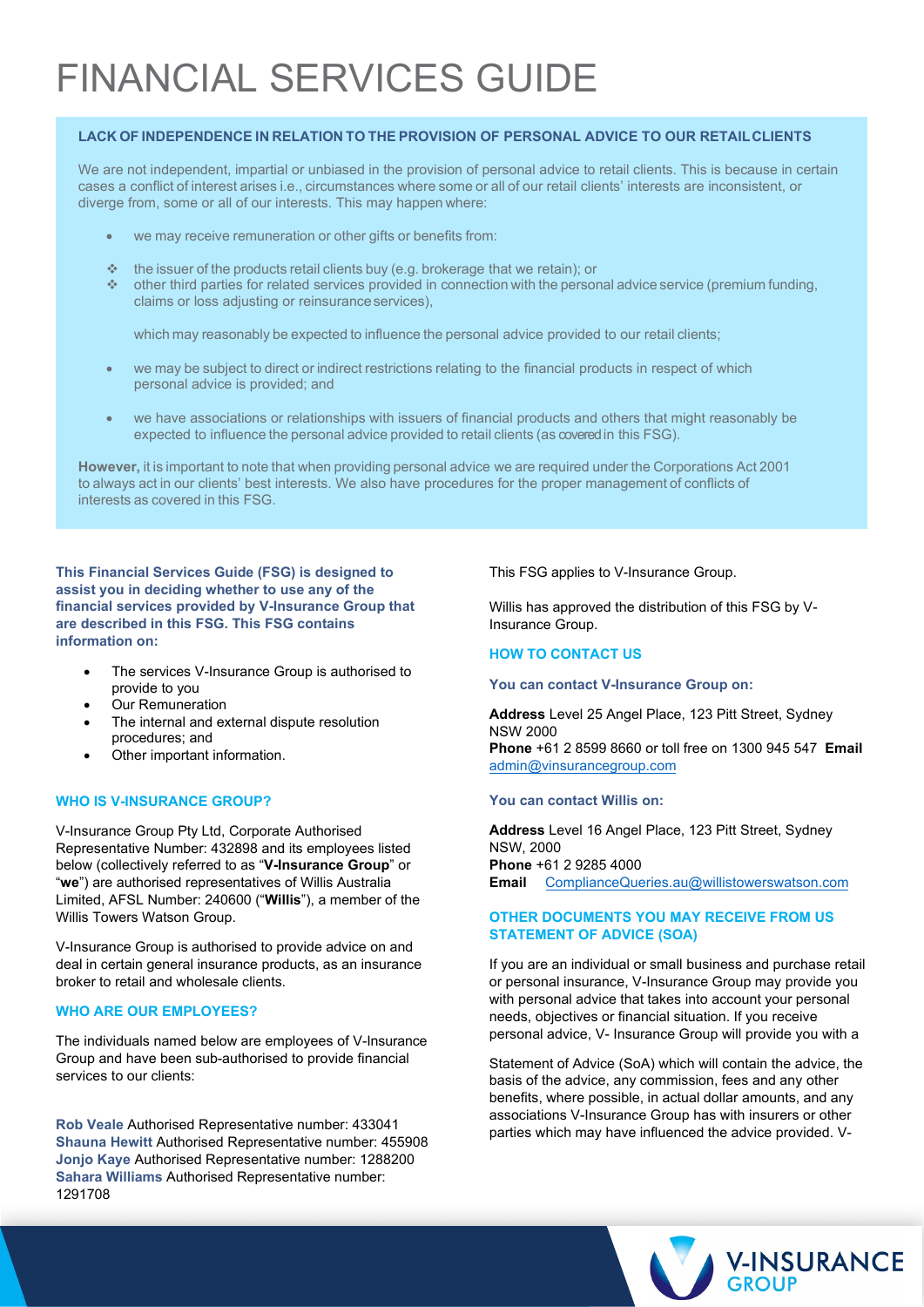Insurance Group will give you this SoA before it proceeds to act on your instructions.

#### **PRODUCT DISCLOSURE STATEMENT (PDS)**

If you are an individual or small business and purchase retail or personal insurance, where applicable, V-Insurance Group will give you a Product Disclosure Statement (PDS) when recommending to you a particular insurance product. The PDS is prepared by the insurer and contains information about the product recommended, to help you make a more informed decision about whether or not to purchase the product

#### **WHAT ARE OUR SERVICES?**

Where V-Insurance Group acts as your insurance broker, we will discuss with you your insurance requirements, including the scope of cover and limits to be sought and cost. Upon receipt of your instructions, whether written or oral, V-Insurance Group will endeavour to satisfy your insurance requirements.

During the course of the placement of your insurance, V-Insurance Group will keep you informed of the progress of our negotiations and identify any inability to obtain coverage sought by you. We will use reasonable endeavours to implement your insurance program, subject to available insurers, before the intended date of inception, renewal or extension of cover (whichever is appropriate).

V-Insurance Group will provide you with information about the insurance cover that we will advise and recommend to you to enable you to decide whether to accept the insurance cover available. We will answer any questions you may have about the available cover, its benefits, restrictions, exclusions and conditions.

V-Insurance Group does not offer advice in relation to tax, accounting, regulatory or legal matters. You should take separate advice as you consider necessary regarding such matters.

#### **HOW CAN YOU INSTRUCT V-INSURANCEGROUP ABOUT YOUR INSURANCE?**

You may instruct V-Insurance Group about your insurance by telephone or in person, by fax or email, or by other means as we agree with you.

#### **WHO DOES V-INSURANCE GROUP ACT FOR?**

As an insurance broker, V-Insurance Group normally acts for you as your agent. We will tell you if V-Insurance Group is not acting on your behalf in providing any of the financial services.

#### **WHAT IF V-INSURANCE GROUP HAS A CONFLICT OF INTEREST?**

Circumstances may arise where V-Insurance Group has a conflict of interest in, or otherwise has a material interest in or related to, a matter in which we are acting. For example, V- Insurance Group may find that the interests of two of the clients for whom V-Insurance Group act, conflict.

We have conflict management procedures and V-Insurance Group will seek to avoid conflicts of interest but where a conflict which is unavoidable, V-Insurance Group will explain

the position fully and manage the situation in such a way as to avoid prejudice to any party.

The insurance market is complex and there could be other relationships not described here which might create conflicts of interest. Whatever the circumstances, V-Insurance Group will act in your best interests and, if a conflict arises for which there is no practicable solution, we will withdraw unless you wish V-Insurance Group to continue to act for you and you provide your written consent to that effect.

#### **WHAT ARE OUR PROFESSIONAL INDEMNITY PROVISIONS?**

V-Insurance Group and Willis each have Professional Indemnity cover in place which satisfies the requirements for compensation arrangements under section 912B of the Corporations Act 2001.

Subject to the terms and conditions of such cover, this includes coverage for existing and former employees for insurance services conducted as employees of V-Insurance Group.

#### **WHAT SHOULD YOU DO IF YOU HAVE A COMPLAINT?**

If you have a complaint please contact your V-Insurance Group contact person in the first instance. Alternatively, you may contact the Willis Complaints Officer on (02) 9285 4000 or send an email to

[ComplianceQueries.au@willistowerswatson.com.](mailto:ComplianceQueries.au@willistowerswatson.com)

We will acknowledge your complaint within one business day of receipt and advise you who the prime contact for handling your complaint is. We aim to resolve complaints within 30 days of receipt but if your complaint is complex and may take more than 30 days to resolve, we will keep you informed on the progress and when we expect to provide our final response.

Willis is a member of the Australian Financial Complaints Authority (AFCA), an external dispute resolution facility. If an issue has not been resolved to your satisfaction, you can lodge a complaint with AFCA. AFCA provides independent financial services complaint resolution that is free to consumers.

| Website          | www.afca.org.au                                                             |
|------------------|-----------------------------------------------------------------------------|
| <b>Email</b>     | $info@a$ fca.org.au                                                         |
| <b>Telephone</b> | 1800 931 678 (free call)                                                    |
| In writing to    | Australian Financial Complaints Authority,<br>GPO Box 3. Melbourne VIC 3001 |

#### **WHAT IS YOUR DUTY OF DISCLOSURE?**

In order to make our business relationship work, you must provide complete and accurate information and instructions in a timely manner, so that V-Insurance Group can assist you fully.

Please bear in mind that there is no duty on insurers to make enquiries of you. You have a duty to disclose to the insurer before a contract of insurance is entered into, every matter that is known to you that is relevant to the decision of the insurer whether to accept the risk.

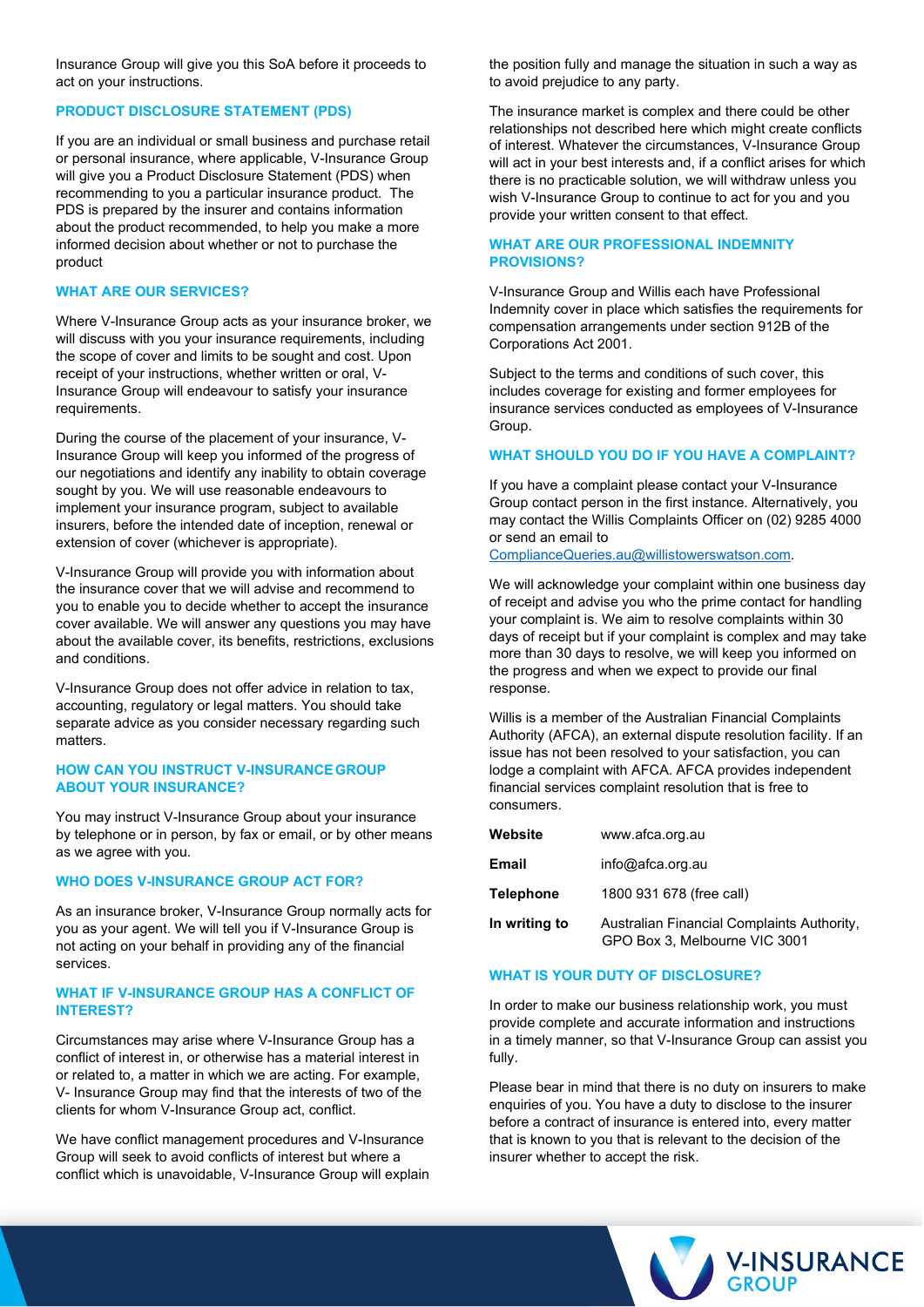Failure to comply with your duty of disclosure may allow insurers to avoid liability for a particular claim or to void the policy. This duty of disclosure applies equally on taking out new insurance policies and on renewal or any change (variation, extension or endorsement) to your policies. V-Insurance Group will not be responsible for any consequences which may arise from any delayed, inaccurate or incomplete information.

### **WHAT IF THERE IS A CHANGE IN YOUR CIRCUMSTANCES?**

You must advise V-Insurance Group as soon as reasonably practicable of any changes in your circumstances that may affect the services to be provided by V-Insurance Group or the cover provided under your insurance policy. We may need to give you advice as to the suitability of the insurance for your changed circumstances to ensure it remains appropriate for your needs, objectives and financial situation.

#### **HOW DO YOU PAY FOR OUR SERVICES?**

Remuneration to V-Insurance Group will be either brokerage, which is a percentage of the insurance premium paid by you and allowed to V-Insurance Group by the insurer with whom the insurance contract is placed, a fee as agreed with you, or a combination of fee and brokerage depending on your program.

A policy administration fee (on a per invoice basis) may also apply. V-Insurance Group will advise you of the amount of the policy administration fee when V-Insurance Group provide you with the insurance quote.

The range of brokerage V-Insurance Group earn on the insurance products it places will vary depending on the product purchased, but will generally range from 0% to 35%.

Willis retains up to 15% of the brokerage received by V-Insurance Group in respect of policies placed for sports risks clients and up to 75% of the brokerage received by V-Insurance Group in respect of policies placed for clients referred by Willis to V- Insurance Group.

#### **WHAT REMUNERATION IS RECEIVED BY EMPLOYEES?**

Employees of V-Insurance Group and Willis receive an annual salary that may include discretionary annual bonuses based on pre-determined business performance criteria such as client service standards and business profitability. They may also from time to time be eligible to receive incentives or bonuses based on business retention or generation.

In addition, Willis employees may be eligible to participate in any Willis Towers Watson Group share plan that may be offered on a discretionary basis from time to time.

#### **WHAT OTHER REMUNERATION DOES V-INSURANCE GROUP RECEIVE?**

**Insurers**

We may have contracts or other arrangements with various insurers pursuant to which we provide certain services, such as performing risk management surveys or those under binding authorities and delegated claims settlement

arrangements (for example, providing statements of the business accepted, issuing certificates of insurance cover or settling claims on behalf of insurers). Under these arrangements we may be paid by the insurers for the services provided to them in addition to any brokerage we may receive for placing your insurance cover.

#### **Premium Funding**

You may also choose to use a Premium Funding Finance company or other service provider in connection with the insurance V- Insurance Group place for you or the services V-Insurance Group provide. If V-Insurance Group receives any remuneration from any such provider by reason of your use of their service, this amount is disclosed as part of the Premium Funding Quote. The remuneration we receive will be between 0% and 4% of the premium. The actual amount of remuneration received depends upon the premium payable. Please ensure you review this remuneration before you make a final decision to use that service provider.

#### **Referrals**

If you are an individual or small business and purchase retail or personal insurance and you have been referred to us by someone else, we may pay the referrer a share of our fee or brokerage in relation to that referral, generally ranging from a minimum of 1% to a maximum of 50%.

#### **WHAT ASSOCIATION DO WE HAVE WITH SERVICE PROVIDERS RELATED TO WILLIS?**

It may, at times, be appropriate (and for your benefit) for V-Insurance Group to use other parties such as wholesale brokers, excess and surplus lines brokers, underwriter managers, managing general agents or reinsurance intermediaries. These parties may also earn and retain commissions for their role in providing products and services for you. If any such parties are part of the Willis Towers Watson Group, we will disclose the form of compensation they will earn before insurance is purchased.

#### **WHAT OTHER REMUNERATION ARRANGEMENTS ARE THERE WITHIN THE WILLIS TOWERS WATSON GROUP?**

When arranging cover for you, V-Insurance Group may recommend that you use the services of Richard Oliver Underwriting Managers Pty Limited (AFSL License Number 238334) ("ROUM"), a member of the Willis Towers Watson Group. Willis may receive brokerage from this company if one of their insurance products is purchased, generally ranging from a minimum of 0% to a maximum of 35%.

ROUM may act for insurers with whom your risks are insured, in the placement and administration of the insurer's risks. These activities are separate contracts subject to their own terms and conditions including those relating to remuneration, between the insurer and ROUM.

#### **Interest**

V-Insurance Group may also receive interest on client and insurer monies from the date when V-Insurance Group receives funds until V-Insurance Group settles with those due to receive them. V- Insurance Group confirms that V-